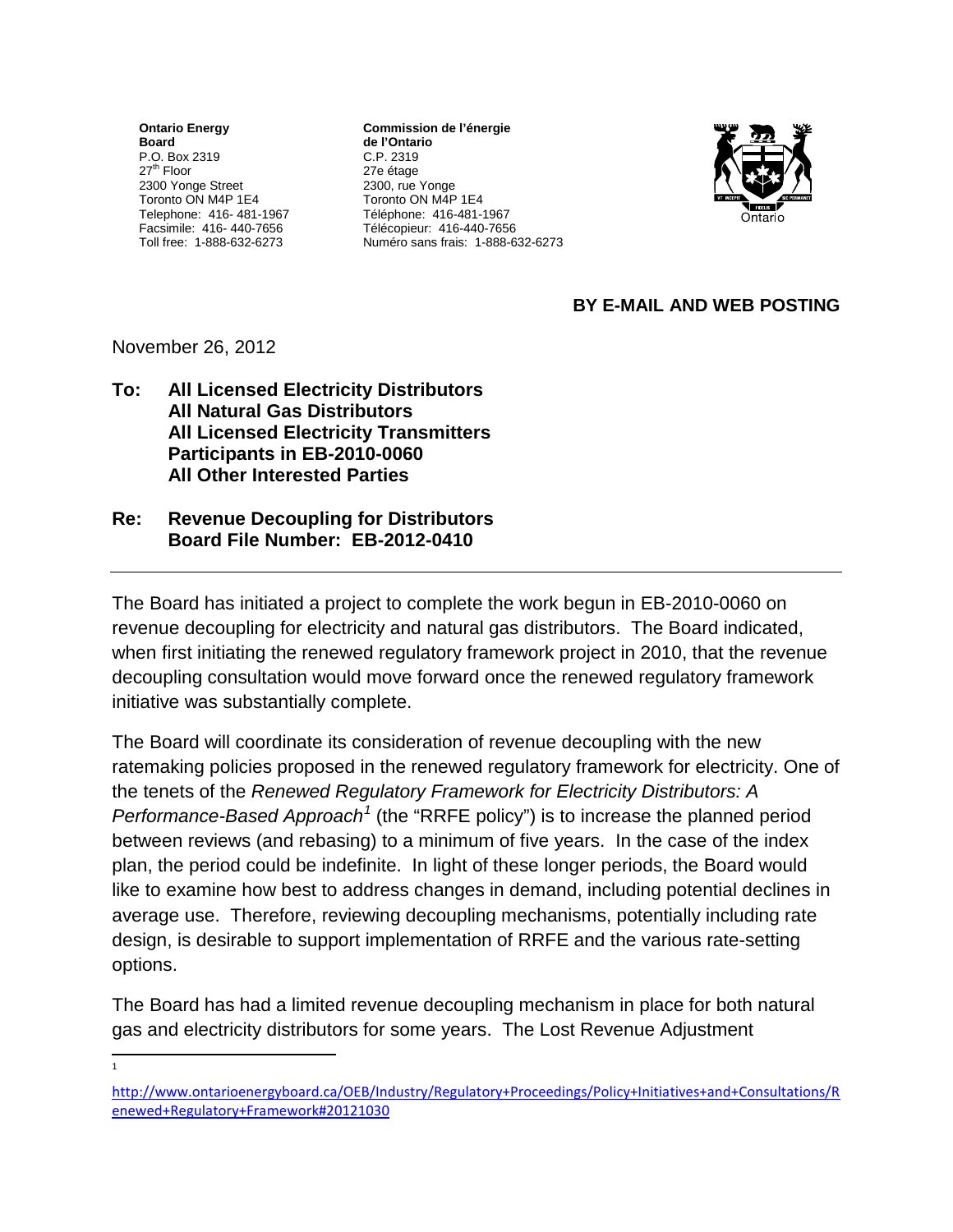Mechanism has been intended to overcome any reluctance of distributors to engage in conservation and demand management activities since it reduces their revenues. In addition, adjustments have been allowed for natural gas distributors to counter declining average use per customer.

This consultation will review the options for potential further revenue decoupling. The Board will gather more Ontario-specific data on with the objective to implement an appropriate revenue decoupling mechanism(s). In assessing different options the Board will consider the following:

- Stability of revenue for the utility and rates for the consumer;
- Regulatory simplicity;
- Consistency across distributors; and
- Conservation impacts.

The previous project, EB-[2](#page-1-0)010-0060<sup>2</sup>, began in March 2010 with the release of a report by Pacific Economics Group Research entitled *Review of Distribution Revenue Decoupling Mechanisms[3](#page-1-1)* (the "PEG Report") and a request for stakeholder comments on the PEG Report and the list of issues provided. In January 2011, staff summarized the PEG Report and stakeholder comments in a Staff Report to the Board<sup>[4](#page-1-2)</sup> (the "Staff Report") that was posted along with the Board's letter explaining the decision to close the project.

Since consistency in the approach to regulation for electricity and natural gas distributors is desirable, revenue decoupling for natural gas will continue to be considered under this project rather than through the separate processes identified in the Staff Report.

The Board is undertaking further research into the circumstance of Ontario distributors in the past several years including an examination of the following: average use per customer, fixed/variable revenue ratios and return on equity. The data will be posted on the Board's website. Based on that information, the earlier comments from stakeholders on the PEG Report, and the direction given in the RRFE policy, the Board expects to release a draft Board policy in January 2013. The Board will solicit stakeholder comments in writing before finalizing the policy. Details regarding the stakeholder comment process will be provided at the time of the release of the draft policy.

 $\overline{2}$  $\overline{2}$ 

<span id="page-1-0"></span>[http://www.ontarioenergyboard.ca/OEB/Industry/Regulatory%20Proceedings/Policy%20Initiatives%20and%20Co](http://www.ontarioenergyboard.ca/OEB/Industry/Regulatory%20Proceedings/Policy%20Initiatives%20and%20Consultations/Distribution%20Revenue%20Decoupling) [nsultations/Distribution%20Revenue%20Decoupling](http://www.ontarioenergyboard.ca/OEB/Industry/Regulatory%20Proceedings/Policy%20Initiatives%20and%20Consultations/Distribution%20Revenue%20Decoupling)

<span id="page-1-1"></span> $3$  PDF available at the above website for Mar 22-10<br> $4$  PDF available at the above website for Jan 18-11

<span id="page-1-2"></span>